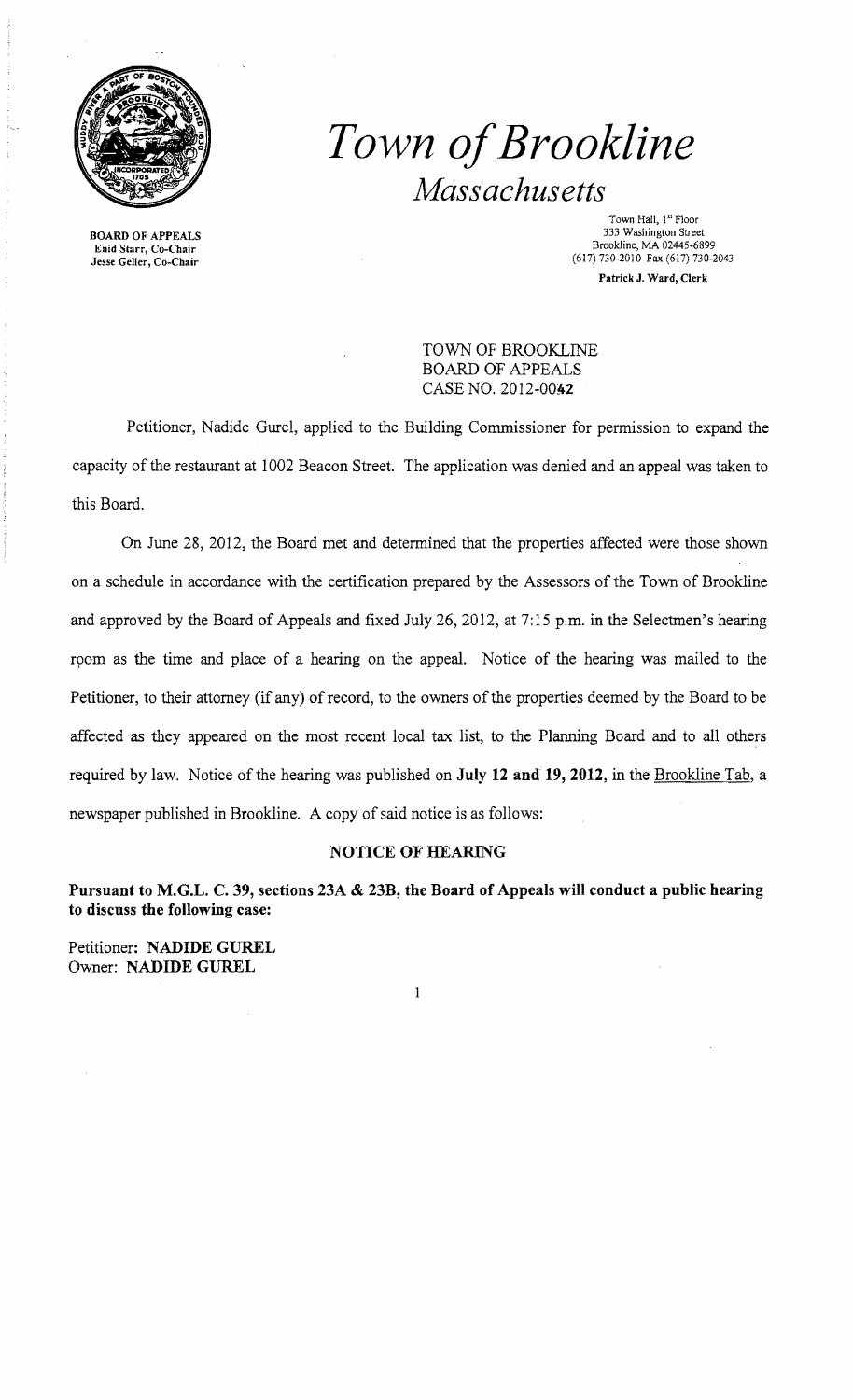Location of Premises: 1002 Beacon Street Date of Hearing: July 26, 2012 Time of Hearing: 7:15 p.m. Place of Hearing: Selectmen's Hearing Room, 6<sup>th</sup> Floor

A public hearing will be held for a variance and/or special permit from:

- 1. 6.02; Table of Off-Street Parking Requirements, variance required
- 2. 6.02.1.b; Of Off-Street Parking Requirements, special permit required
- 3. 8.02.2; Alteration or Extension, special permit required

of the Zoning By-Law to construct an addition in the rear yard and move a bulkhead to the side yard of their home at 1002 BEACON STREET

Said Premise located in a L-1. 0 (Local Business) district.

*Hearings, once opened, may be continued by the Chair to a date and time certain. No further notice will be mailed to abutters or advertised in the TAB. Questions regarding whether a hearing has been continued, or the date and time ofany hearing may be directed to the Zoning Administrator at 617-734 2134 or check meeting calendar at: http://calendars.town.brookline.ma.usIMasterTownCalandarl?Form/D=158.* 

The Town of Brookline does not discriminate on the basis of disability in admission to, access to, or operations of its programs, services or activities. Individuals who need auxiliary aids for effective communication in programs and services of the Town of Brookline are invited to make their needs *known to the ADA Coordinator, Stephen Bressler, Town ofBrookline,* 11 *Pierce Street, Brookline, MA 02445. Telephone:* (617) *730-2330; TDD* (617) *730-2327.* 

#### Enid Starr Jesse Geller

At the time and place specified in the notice, this Board held a public hearing. Present at the

hearing was Chairman, Jesse Geller and Board Members Jonathan Book and Mark Zuroff. The case was

presented by the Attorney for the petitioner, Robert L. Allen, Jr., of 300 Washington Street, 2nd floor,

Brookline, MA 02445.

Attorney Allen explained that he represented the Petitioner, Nadine Gurel, who was not able to

attend. Ms. Gurel has owned the property since 1974 and has been running a business there ever since,

most recently as Ginza. She is looking to retire and found a strong tenant in Gyu Kaku Restaurant to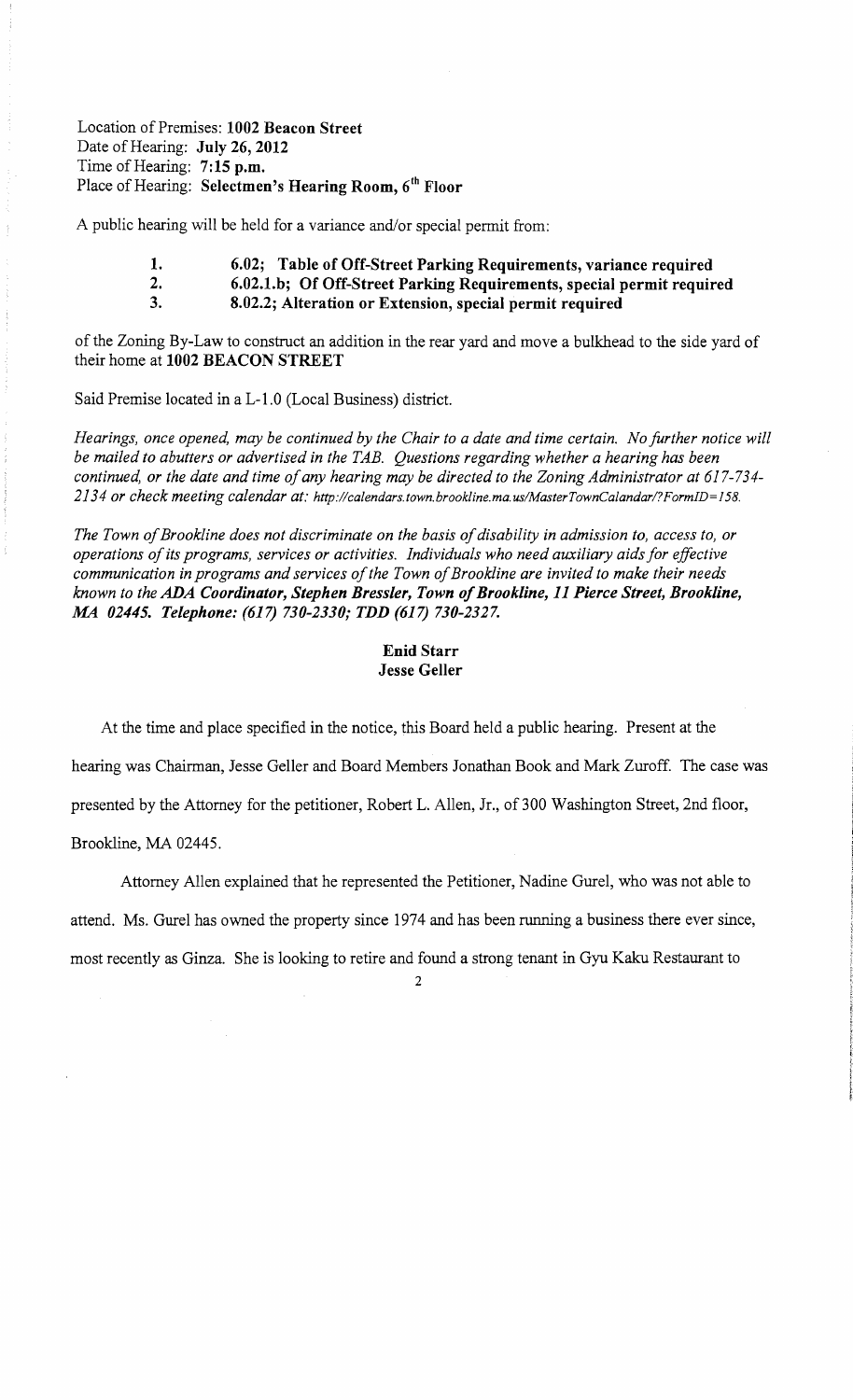lease the space. Attorney Allen introduced the architect for the restaurant, Mark Hershman, and explained that Gyu Kaku is a very popular Japanese BBQ restaurant specializing in food that's grilled by the diner at the table over an inlayed grill, and the goal is to make 1002 Beacon Street its twenty-third location in the United States and first in Massachusetts.

Attorney Allen described 1002 Beacon Street as being a comer lot at the intersection of Beacon Street and St. Mary's Street. The building houses both residential units and the former Ginza Restaurant located on Beacon Street with a Laundromat behind it with a St. Mary's Street entrance. The building has a second story that is setback from Beacon Street, and there are terraces for the residential units above the restaurant. There is no off-street parking on the site. The proposal is to enlarge the existing restaurant at 1002 Beacon Street by expanding into the adjacent Laundromat. The existing restaurant is 2,359 square feet and has ninety-nine seats. The proposal is to enlarge the restaurant by an additional ጓገ 1,050 square feet, reduce the number of seats in the existing restaurant to ninety-seven, and add an 58 additional fifty-eight seats in the new area in the former Laundromat. Mark Hershman, the project Architect, gave a detailed presentation of the layout of the restaurant.

Board Member Zuroff questioned where employees would be parking. Attorney Allen reminded the Board that the Petitioner was cited under Section 8.02.2 of the Zoning By-Law (Alteration or Extension) and Section 6.02 of the Zoning By-Law (Off Street Parking). Attorney Allen explained that Public Assembly uses in L-1.0 Districts require one parking space per every four seats. The existing restaurant has ninety-nine seats and requires twenty-five parking spaces, thereby creating a theoretical parking credit of twenty-five spaces. The existing Laundromat, as a retail use, has a theoretical parking credit of 5 parking spaces, bringing the total theoretically credited parking spaces for the commercial uses on the lot to thirty spaces. The additional fifty-six seats proposed for the expanded restaurant require fourteen parking spaces, less the five parking spaces credited, for a total new requirement of nine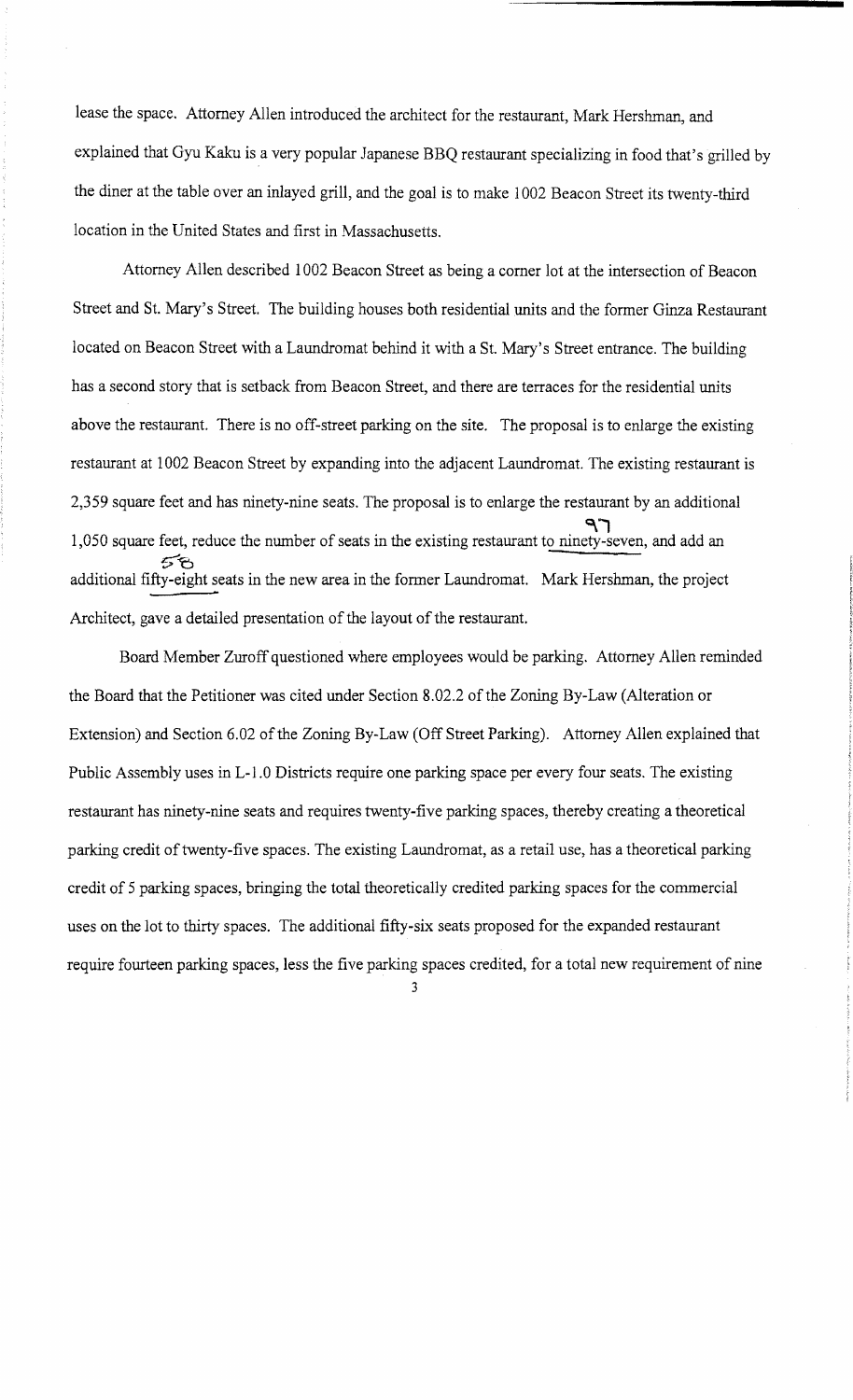additional parking spaces. Attorney Allen suggested that under Section 6.02.1.b of the Zoning By-Law, the Board of Appeals, by *Special Permit* may waive up to 10 parking spaces for any increased parking requirement when a change or expansion of a non-residential use in a business district is proposed. Mr. Allen stated that the Petitioner qualifies for relief under this Section of the Zoning By-Law and the applicant is requesting a waiver of nine parking spaces.

Attorney Allen submitted that the elements of a special permits have been met for the following reasons: (a) the specific site is an appropriate location for such a use, structure, or condition as this is a business district with numerous other restaurants surrounding it; (b) the use as developed will not adversely affect the neighborhood as is evidenced by the full support of Planning Board with no opposition by the neighborhood and, in fact, extension of the restaurant will be more beneficial to the neighborhood than the Laundromat, which mainly served the student population outside the Town line, and the Applicant has agreed to implement a subsidized employee T -pass program to minimize employee parking and traffic, which has proved successful in the past; (c) there will be no nuisance or serious hazard to vehicles or pedestrians, already evidenced by the numerous restaurants in this location ; and (d) adequate and appropriate facilities will be provided for the proper operation of the proposed use. Mr. Allen Also noted that there is parking available on Beacon Street within a block or two, the location is easily accessible by public transportation and it is anticipated that the restaurant will be frequented on foot by the neighboring community. As a result Attorney Allen asked the Board to issue the requested relief by Special Permit. Chairman Geller asked whether anyone in attendance wished to speak in favor of or against the proposal. No one spoke.

Lara Curtis Hayes, Senior Planner delivered the findings of the Planning Board.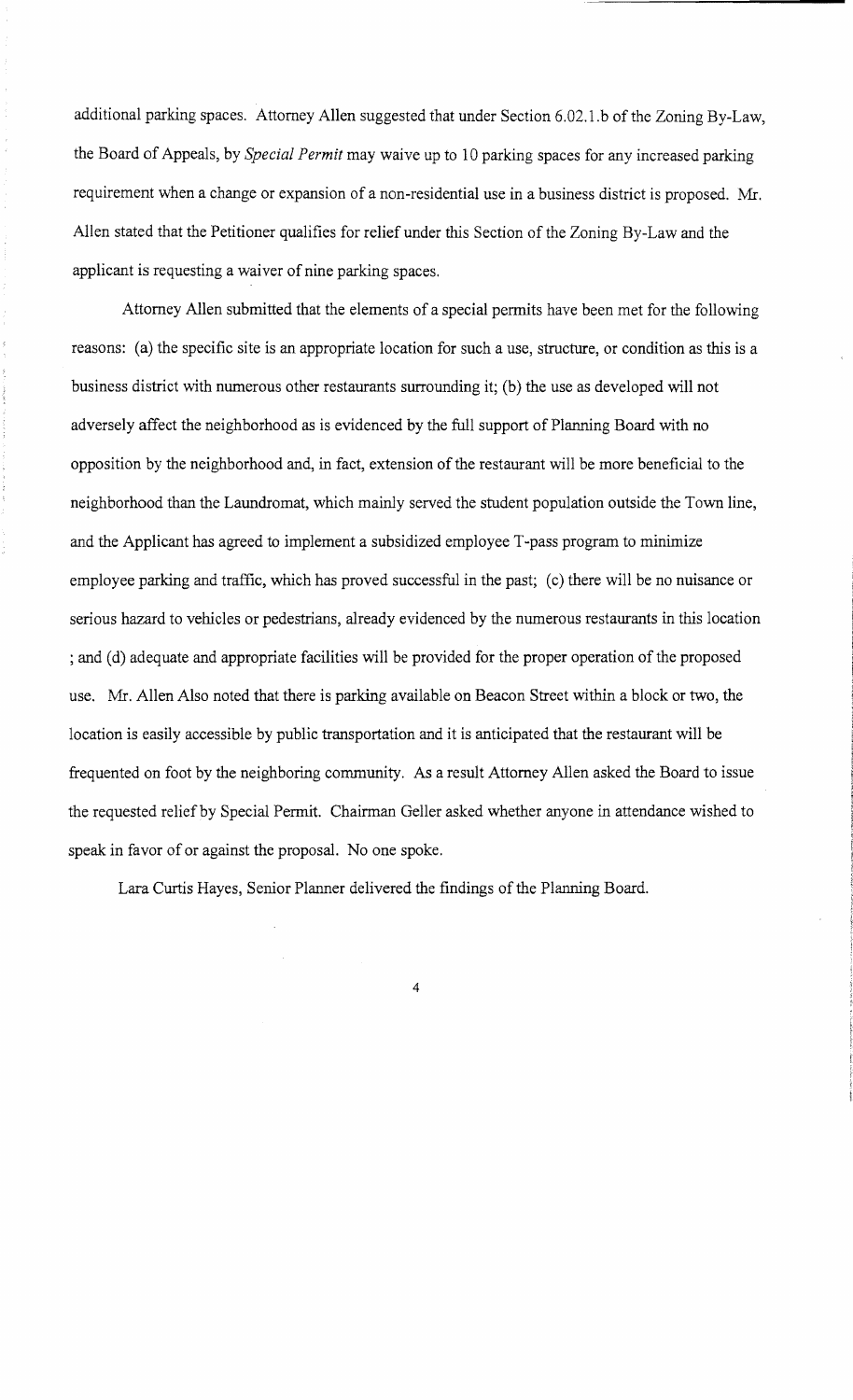## **FINDINGS**

## Section 6.02 - Table of Off-Street Parking

Public Assembly uses in L-1.0 Districts require 1 parking space per every four seats. The existing restaurant has 99 seats and requires 25 parking spaces, thereby creating a theoretical parking credit of 25 spaces. The existing Laundromat, as a retail use, has a theoretical parking credit of 5 parking spaces, bringing the total credited parking for the commercial uses on the lot to 30 spaces. The additional 56 seats require 14 parking spaces, less the 5 parking spaces credited, for a total new requirement of 9 additional parking spaces.

## **Section 6.02.1.b** - Off-Street Parking Space Regulations

The Board of Appeals, by *special permit* may waive up to 10 parking spaces for any increased parking requirement when a change or expansion of a non-residential use in a business district is proposed. The applicant is requesting 9 parking spaces to be waived. *Special permit required.*  **Section 8.02.2** - Alteration or Extension

A special permit is required to alter a pre-existing non-conforming structure or use.

Ms. Curtis Hayes, reported that the Planning Board is supportive of this proposal. This property

has continuously been used as a restaurant without any parking since 1972. Although the new restaurant

will be larger and have more seats, the property is located in a very pedestrian friendly location and

there is wide availability of public transit and street parking. As such, the additional fifty-six seats are

not anticipated to generate a substantial amount of new traffic and there should be no detriment to the

neighborhood caused by additional patrons. Finally, in order to reduce the amount of long term parking

needed by employees, the Planning Board recommends the restaurant implement a subsidized employee

T-pass program.

#### **Therefore, the Planning Board recommends approval** of the **application for a special permit to waive 9 parking spaces and plans by MSH Architecture, dated 6/29/2012, subject to the following conditions:**

- 1. Prior to the issuance of a building permit, the applicant shall submit a final floor plan indicating the total number of seats proposed subject to the review and approval of the Assistant Director of Regulatory Planning.
- 2. The restaurant's management shall implement an employee T-pass program, where management subsidizes at least 50 percent of the cost of monthly subway and bus T-passes for all of the restaurant's employees.
- 3. Prior to the issuance of a building permit, the applicant shall submit to the Building Commissioner for review and approval for conformance to the Board of Appeals decision: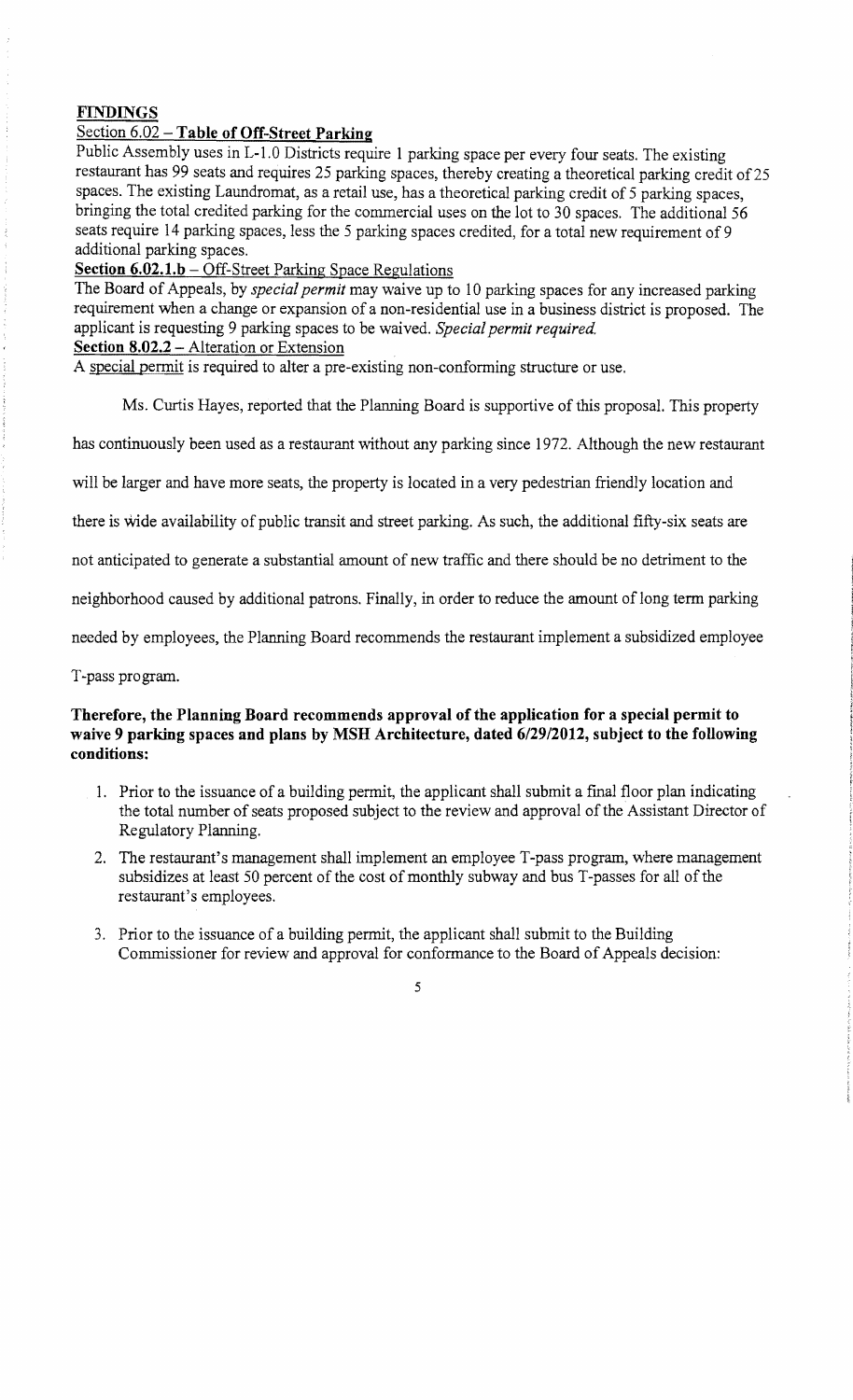1) a final site plan stamped and signed by a registered engineer or land surveyor; 2) final building elevations stamped and signed by a registered architect; and 3) evidence that the Board of Appeals decision has been recorded at the Registry of Deeds.

The Chairman then called upon Michael Yanovitch, Chief Building Inspector, for the report from the Building Department. Mr. Yanovitch stated that the Building Department is supportive of this proposal and felt that the location could handle the additional capacity, and that should the Board grant the requested relief, that he would ensure that the project is completed in accordance with the approved plans and the requirements of the State Building Code.

The Board, having heard all the testimony, deliberated on the merits of the application and having considered the foregoing testimony, concluded that it is desirable to grant the Special Permits as requested and that the petitioner has satisfied the requirements necessary for relief as outlined by Attorney Allen. Chairman Geller stated that 6.02.1.b was meant to encourage this type of use in a local business district. Also, the Board made the following specific findings pursuant to **Section 9.05** of the Zoning By-Law:

- a. The specific site is an appropriate location for such a use, structure, or condition.
- b. The use as developed will not adversely affect the neighborhood.
- c. There will be no nuisance or serious hazard to vehicles or pedestrians.
- d. Adequate and appropriate facilities will be provided for the proper operation of the proposed use.

Accordingly, the Board voted unanimously to grant the requested relief subject to the following conditions:

> **1. Prior to the issuance of a building permit, the applicant shall submit a final floor plan indicating the total number of seats proposed subject to the review and approval of the Assistant Director of Regulatory Planning.**